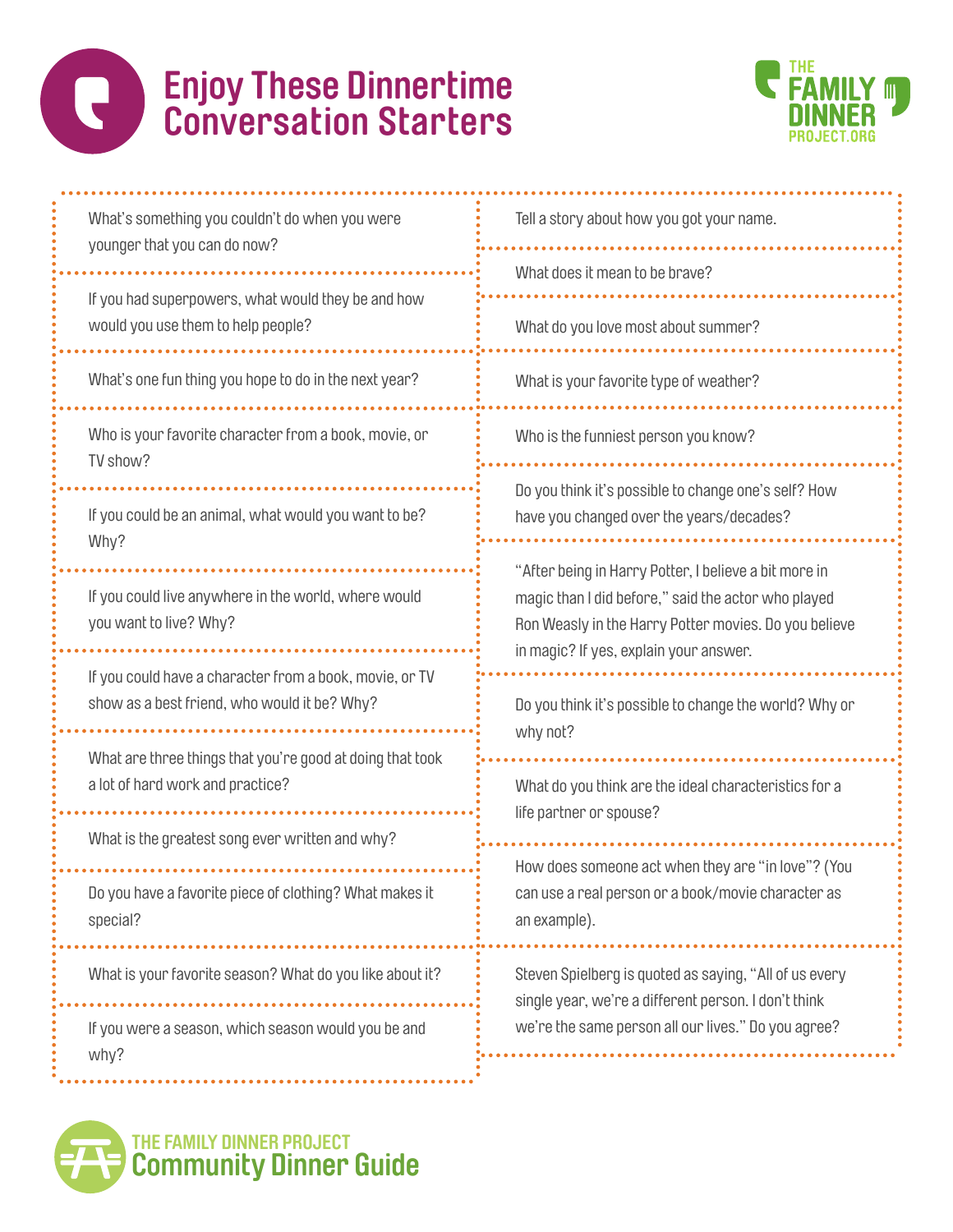



...........

| Who is/was your favorite teacher? Why?                                                                                                                                     | In the book Green Eggs and Ham, Sam-I-am refuses to<br>try green eggs and ham. Then he does and he likes<br>them. Has something similar ever happened to you?                                          |
|----------------------------------------------------------------------------------------------------------------------------------------------------------------------------|--------------------------------------------------------------------------------------------------------------------------------------------------------------------------------------------------------|
| If you were principal of your school, would you change<br>anything? What?                                                                                                  |                                                                                                                                                                                                        |
| Would you rather go to your school, or Hogwarts. Why?                                                                                                                      | Do you have a favorite movie, book or song that deals<br>with change? Why is this your favorite?                                                                                                       |
| Albert Camus said, "In the depth of winter, I learned that<br>there was in me an invincible summer." What do you<br>think he meant? Can you connect this to your own life? | The poet Maya Angelou once said, "If you don't like<br>something, change it. If you can't change it, change<br>your attitude." What do you think she meant by this?<br>Have you ever had to do this?   |
| Are you a "summer" person? If not, what season do you<br>think best represents you?                                                                                        | Margaret Mead is quoted as saying "Never believe that<br>a few caring people can't change the world. For,<br>indeed, that's all who ever have." Can you give an<br>example of this from your lifetime? |
| What is your favorite summer food to eat?                                                                                                                                  |                                                                                                                                                                                                        |
| What was your favorite thing you did this summer? Why<br>was it your favorite?                                                                                             | "As soon as you get over caring what people think,<br>you can have a nice time," said actress Lara Flynn                                                                                               |
| Why do we celebrate the 4th of July? What is your<br>favorite part of the holiday?                                                                                         | Boyle. Do you care what other people think? In what<br>ways?                                                                                                                                           |
| What do you think about rules? Do you think they're<br>important? What are some rules you have in your home<br>or at school?                                               | Name three springtime activities that make you happy.                                                                                                                                                  |
|                                                                                                                                                                            | What will you miss most about winter?                                                                                                                                                                  |
| Do you think you have too much freedom, or not enough?                                                                                                                     | One of the Beatles' most famous songs is "All You Need<br>is Love." Do you think that's true? What other necessi-                                                                                      |
| Do you feel free to be yourself?                                                                                                                                           | ties might you throw in there?                                                                                                                                                                         |
| If you could change one thing about your family or about<br>school, what would it be?                                                                                      | Do you have a favorite love story? Is it from a book,<br>movie or real life? Talk about it.                                                                                                            |
|                                                                                                                                                                            |                                                                                                                                                                                                        |

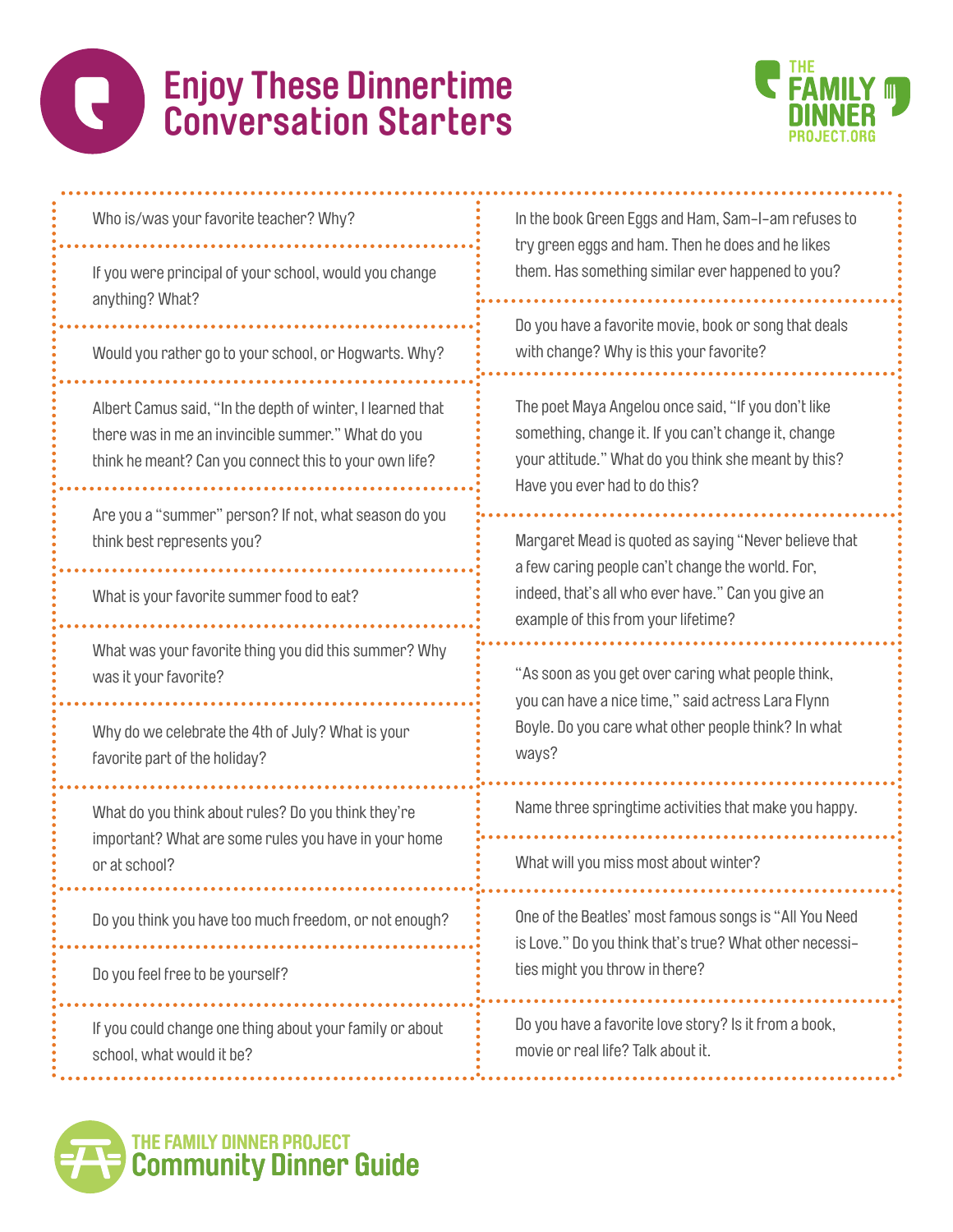# **Enjoy These Dinnertime Conversation Starters**



Who or what exemplifies the meaning of "love" to you?

Do you find it easy to say I love you, or hard? Are there times when it's harder than others?

What personality traits did you get from each of your parents? (ie patient like dad, friendly like mom, etc.)

"I'm content to stand on tradition. I'm even more content to wipe my feet on it," said author Aaron Allston. What do you think he means? Have you ever felt that way?

When is it especially important to say 'thank you?' Do you notice when people thank you, or forget to thank you?

What is your favorite thing in the world to do? Why? How would you feel if you couldn't do it anymore?

Talk about two things for which you felt thankful or grateful for today.

Who is your favorite storybook character? What do you imagine he or she feels thankful for?

Actor Javier Bardem said, "I think we are living in selfish times…we live in the socalled 'first world,' and we may be first in a lot of things like technology, but we are behind in empathy." Do you agree or disagree with this statement? Explain.

"'Don't judge a man until you have walked a mile in his shoes." What does that phrase mean to you?

Choose your favorite book or movie character and explain how he or she feels. How does he or she show empathy?

What is your favorite thing to do outside?

Talk about a time when your adaptability or open-mindedness really helped you in a situation.

In general, do you think we as a society are more or less tolerant toward one another than we used to be? Why or why not?

What does 'open-minded' mean? Do you know someone who is open-minded?

"A person's a person no matter how small…" writes Dr. Seuss in his classic book Horton Hears a Who. What do you think he means by that? (or if you own the book The Sneetches, read and discuss).

How do you think the way we demonstrate loyalty changes (or should change) as we get older?

When athletes change teams or people change jobs and go to work for a competitor, is that disloyal? Why or why not?

At this point in life, do you believe life is or isn't fair?

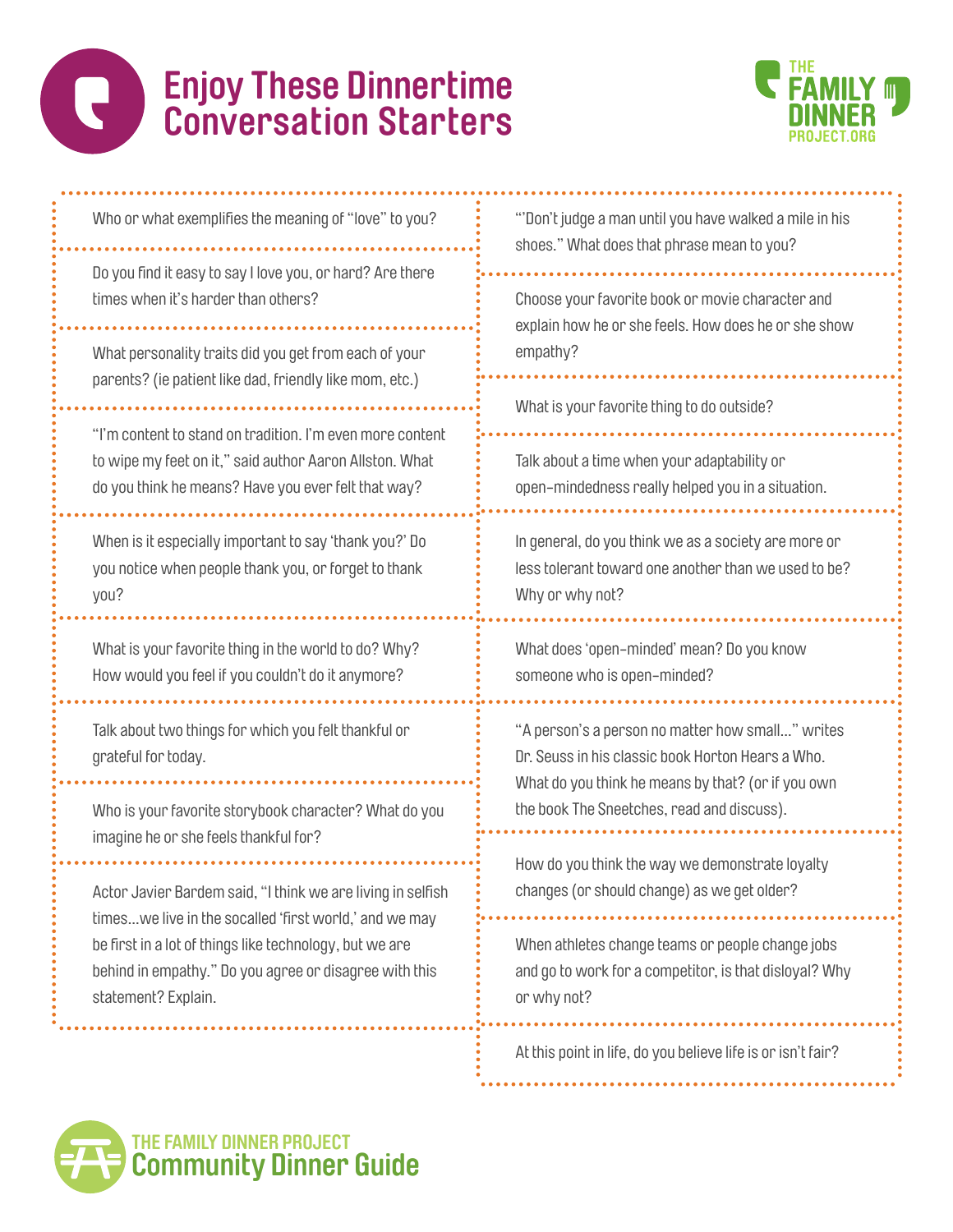## $\bigodot$ **Enjoy These Dinnertime Conversation Starters**



| What has made you feel this way?                                                                                           | Can you think of a time when you were responsible for<br>doing something and didn't do it? What happened?<br>How did the other people involved feel and how did you<br>feel?                                   |
|----------------------------------------------------------------------------------------------------------------------------|----------------------------------------------------------------------------------------------------------------------------------------------------------------------------------------------------------------|
| We use lots of words every day that aren't in the<br>dictionary. What's your favorite made up or slang word?               |                                                                                                                                                                                                                |
| What is the greatest song ever written?                                                                                    | What was your favorite new story from this year?                                                                                                                                                               |
| What is the best compliment you've ever received?                                                                          | What school subject do you think helps you the most in<br>everyday life?                                                                                                                                       |
| What is the one thing you couldn't live without?                                                                           | What's the most fun summer trip you've ever taken?                                                                                                                                                             |
| Can you name the 7 wonders of the world? Do you agree<br>with them? What would YOU say were the 7 wonders of<br>the world? | Lots of people picnic on public beaches and in public<br>parks. Why do we have public spaces?                                                                                                                  |
| How would you describe yourself to someone who has<br>never met you?                                                       | What's something you love to do and haven't done in a<br>while because you were too busy?                                                                                                                      |
| Where in the world do you feel the most comfortable?                                                                       | Have you ever missed a chance to do the right thing<br>because you were rushing too fast? What was it?                                                                                                         |
| What is your favorite childhood memory?                                                                                    | Can you give an example of a time you saw a friend,<br>family member or stranger being treated unfairly?<br>What did you do? (If you can't think of a real example,<br>what might you do in such a situation?) |
| Do you have a favorite piece of clothing? What makes it<br>so special?                                                     |                                                                                                                                                                                                                |
| What one word would you use to describe yourself?                                                                          |                                                                                                                                                                                                                |
| Did anyone read anything today in the newspaper or<br>online that was surprising, upsetting or interesting?                | Think of a time life didn't work out how you expected.<br>How did you respond? Would you respond differently<br>now?                                                                                           |
|                                                                                                                            | What are 3 things that you're good at doing that took a<br>lot of hard work and practice?                                                                                                                      |
| THE FAMILY DINNER PROJECT<br><b>Community Dinner Guide</b>                                                                 |                                                                                                                                                                                                                |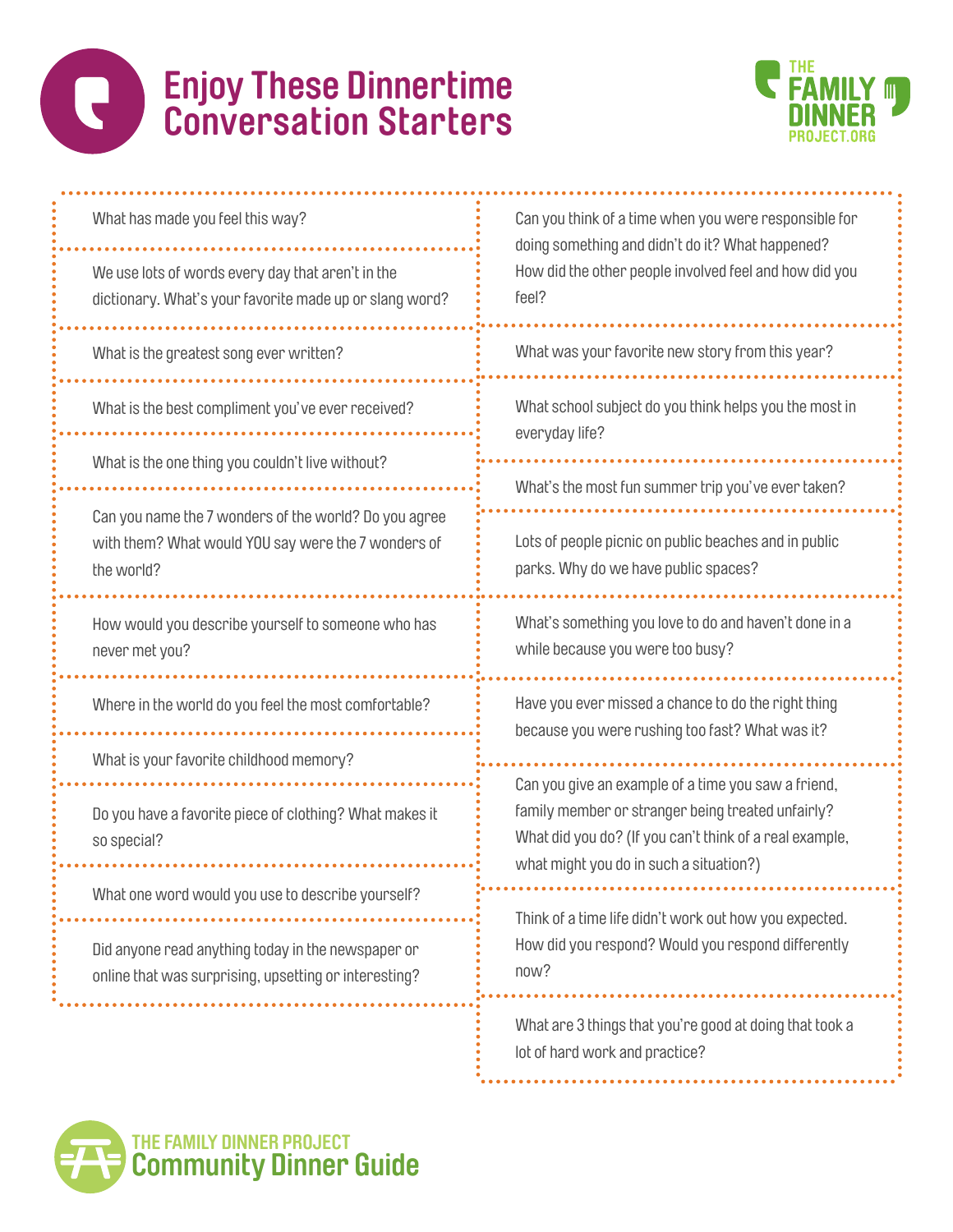### **Enjoy These Dinnertime**   $\bullet$ **Conversation Starters**



| What are some things you count on other people to do<br>for you? What would happen if they stopped doing those<br>things? | If I asked your teacher what subject is your best, what<br>would s/he say?              |
|---------------------------------------------------------------------------------------------------------------------------|-----------------------------------------------------------------------------------------|
|                                                                                                                           | Tell a funny joke.                                                                      |
| What was the most surprising thing that happened to<br>you this year?                                                     | What is the most beautiful place you've ever seen?                                      |
| What was your favorite thing that you learned this year<br>(either in school or outside of it)?                           | If you could pack your own lunch every day, what<br>would you pack?                     |
| What subject are you taking that you wish you could do<br>more of?                                                        | If you did the grocery shopping, what would you buy?                                    |
| During what part of your day do you feel most anxious<br>and rushed? How could we change that?                            | If you could grow a mustache, would you do it? What<br>would it look like?              |
| Where do you feel most relaxed?                                                                                           | How old do kids need to be before you think it's ok to<br>have a Facebook account? Why? |
| What is your favorite piece of art?                                                                                       | What is your favorite animal?                                                           |
| What is your favorite snack food?                                                                                         | How do you feel about bugs?                                                             |
| What is your favorite way to travel? (Bike, car, on foot,<br>plane, train, etc)                                           | Would you rather be very tall or very short?                                            |
| How do you define fairness?                                                                                               | What is your favorite game to play with the family?                                     |
| Do you think your name suits you?                                                                                         | Do you think it's more fun to be a parent or a child?                                   |
| What personality trait has gotten you into the most<br>trouble?                                                           | What special talent(s) do you have?                                                     |
|                                                                                                                           | What does your teacher do really well?                                                  |